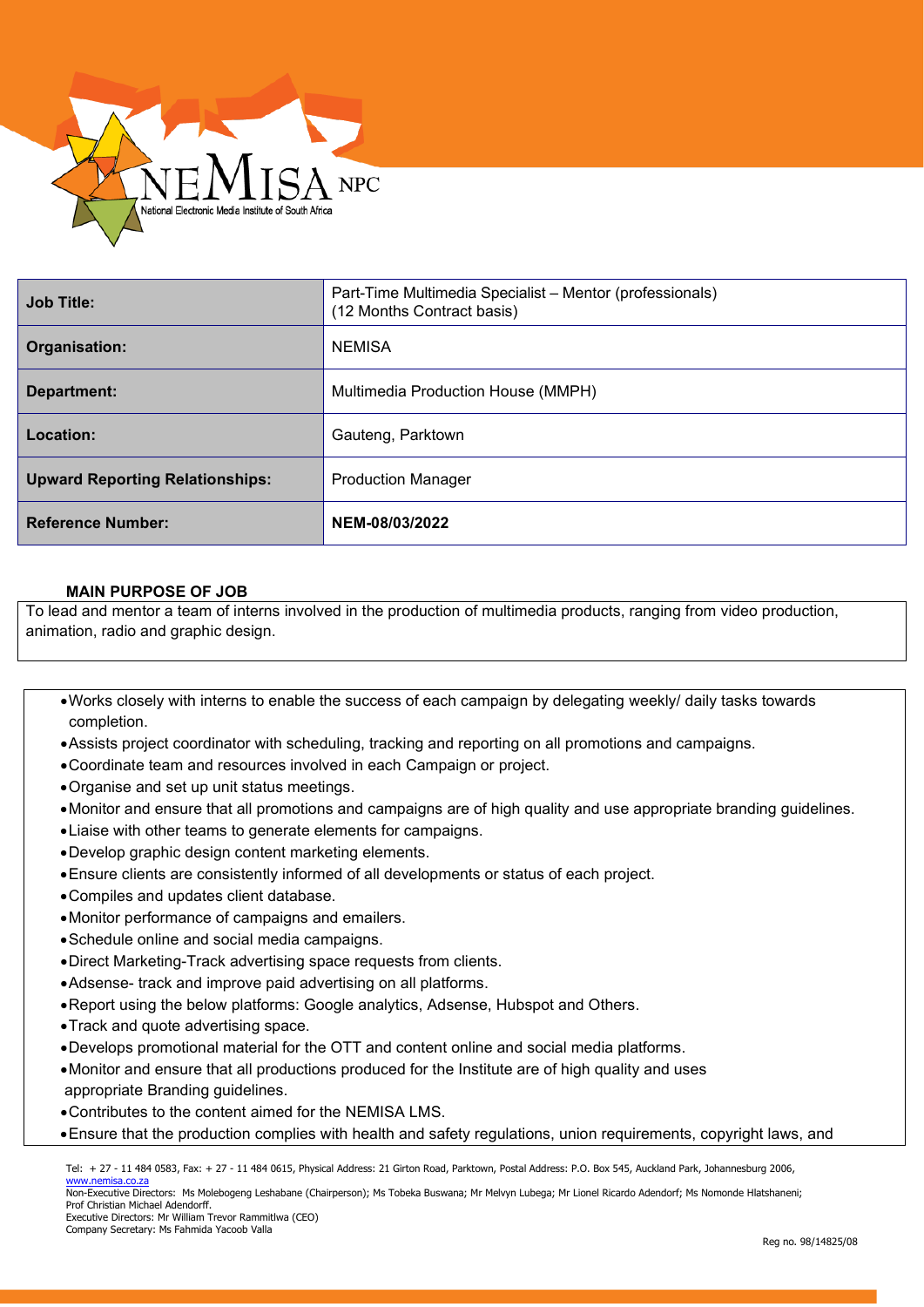insurance terms.

- •Supervises teams involved in each project.
- •Works closely with interns to enable the success of each project by delegating weekly/ daily tasks towards achieving completion of each project.
- •Organise and set up team status meetings.
- •Report on any change or risks to project.
- •Project plan and scheduling.
- •Call sheets.
- •Internal equipment booking.
- •Transport and claims forms.
- •Artist Release forms.
- •Music cue sheets.
- •Ensure that the business unit complies with all policies and practices as prescribed by the Institute, and relevant legislation.

# **Education: Formal Qualifications**

*Education involves the acquisition of knowledge and skills through learning where subject matter is imparted systematically. Formal qualifications are obtained by studying at formal institutions e.g. universities, Technikons, colleges, etc.*

| Minimum:<br>Ideal:<br>National certificate or diploma<br>Bachelor's digital<br>marketing<br><b>Level of Education:</b><br>in digital marketing<br>similar or equivalent | or |  |
|-------------------------------------------------------------------------------------------------------------------------------------------------------------------------|----|--|
|-------------------------------------------------------------------------------------------------------------------------------------------------------------------------|----|--|

### **Job related Work Experience**

*Experience is obtained through opportunities for exposure and practice at work. It includes all working experience that has some bearing on the job and is not restricted to the current organisation. Supervised on-the-job training, internships and learnerships are incorporated within this category.*

### **Minimum Ideal**

- Proven work experience within digital marketing campaigns. 4 years' experience in project coordination
- 2-3 years' experience in digital marketing

### **Job related Knowledge**

*Job-related knowledge is typically gained through formal or informal training programs (these exclude programs through which Formal Qualifications are attained). It includes knowledge of facts, data and information and understanding the rationale behind models, theories and principles.*

- Knowledge and understanding of digital marketing techniques and bestpractices
- Knowledge of relevant platforms to use to market and promote products
- Understanding of marketing platforms such as Hubspot, AdSense and other social media platforms.
- Client services knowledge required

### **Job related skills**

Job-related skills are typically gained through formal or informal training programs. (This exclude programs through which Formal *Qualifications are attained. Skills refer to how to do things. They are demonstrated in the application of techniques and procedure.*